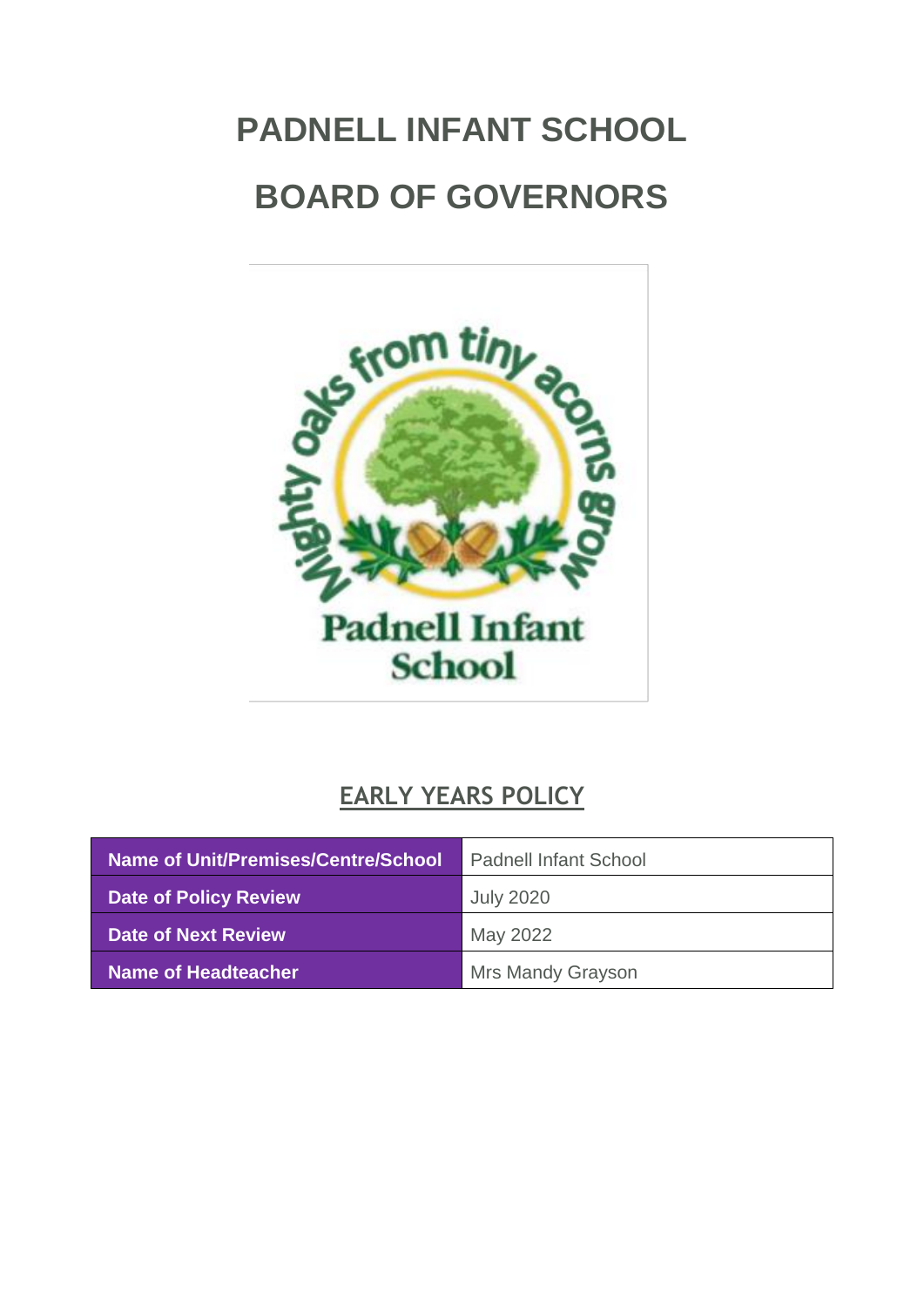## <span id="page-1-0"></span>**Administration Record**

| <b>Issue</b> | <b>Modification</b>       | <b>Date</b>     |
|--------------|---------------------------|-----------------|
|              | For FGB Approval          | 21 January 2019 |
| 1.1          | FGB comments incorporated | 21 January 2019 |
| 2            | For FGB Approval          | 13 January 2020 |
|              |                           |                 |
|              |                           |                 |
|              |                           |                 |
|              |                           |                 |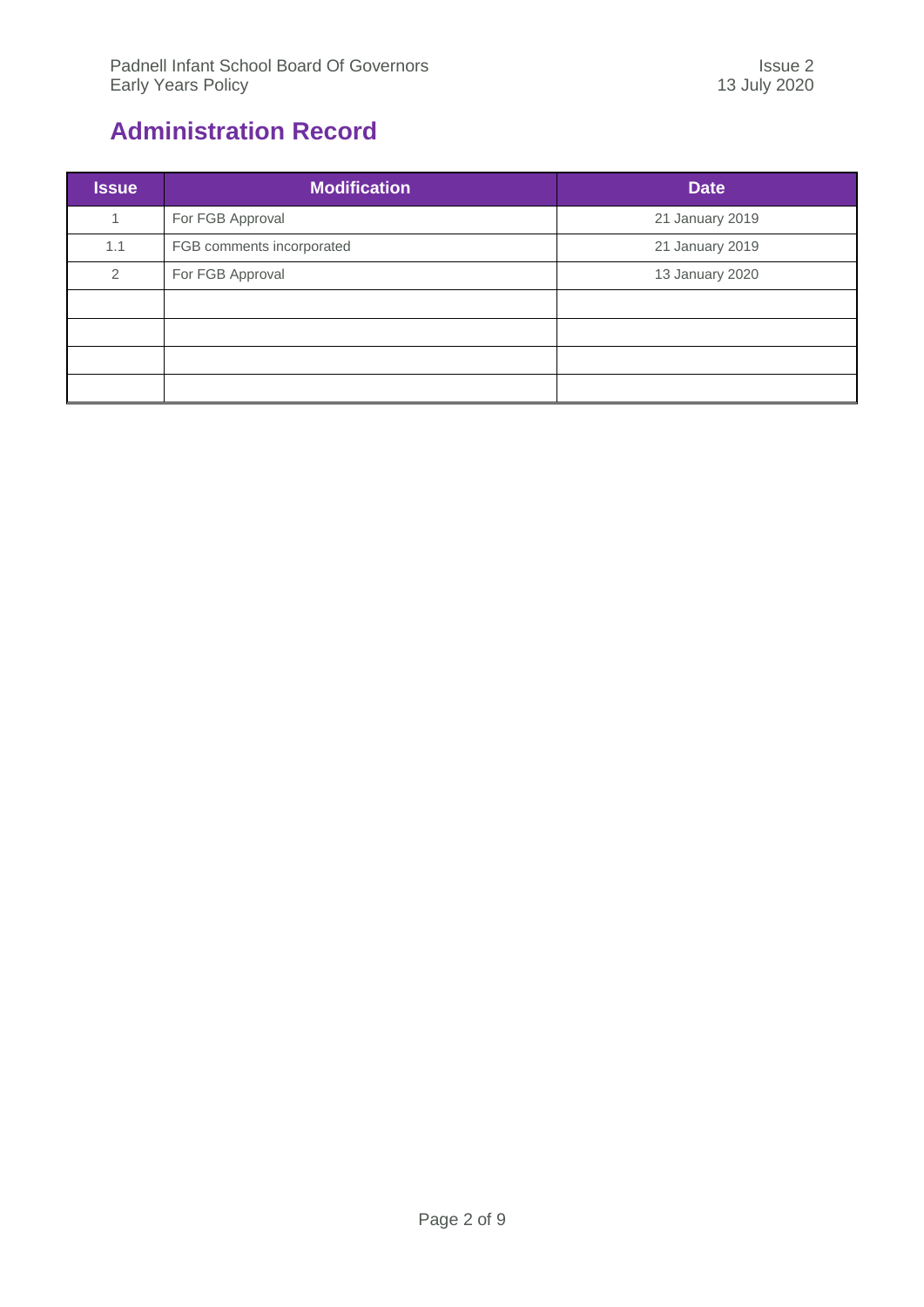## <span id="page-2-0"></span>**Contents Page**

| $\mathbf{2}$    |  |
|-----------------|--|
| 3               |  |
| 4               |  |
| 5               |  |
| 6               |  |
|                 |  |
| 8               |  |
| 9               |  |
| 10              |  |
|                 |  |
| 12 <sup>7</sup> |  |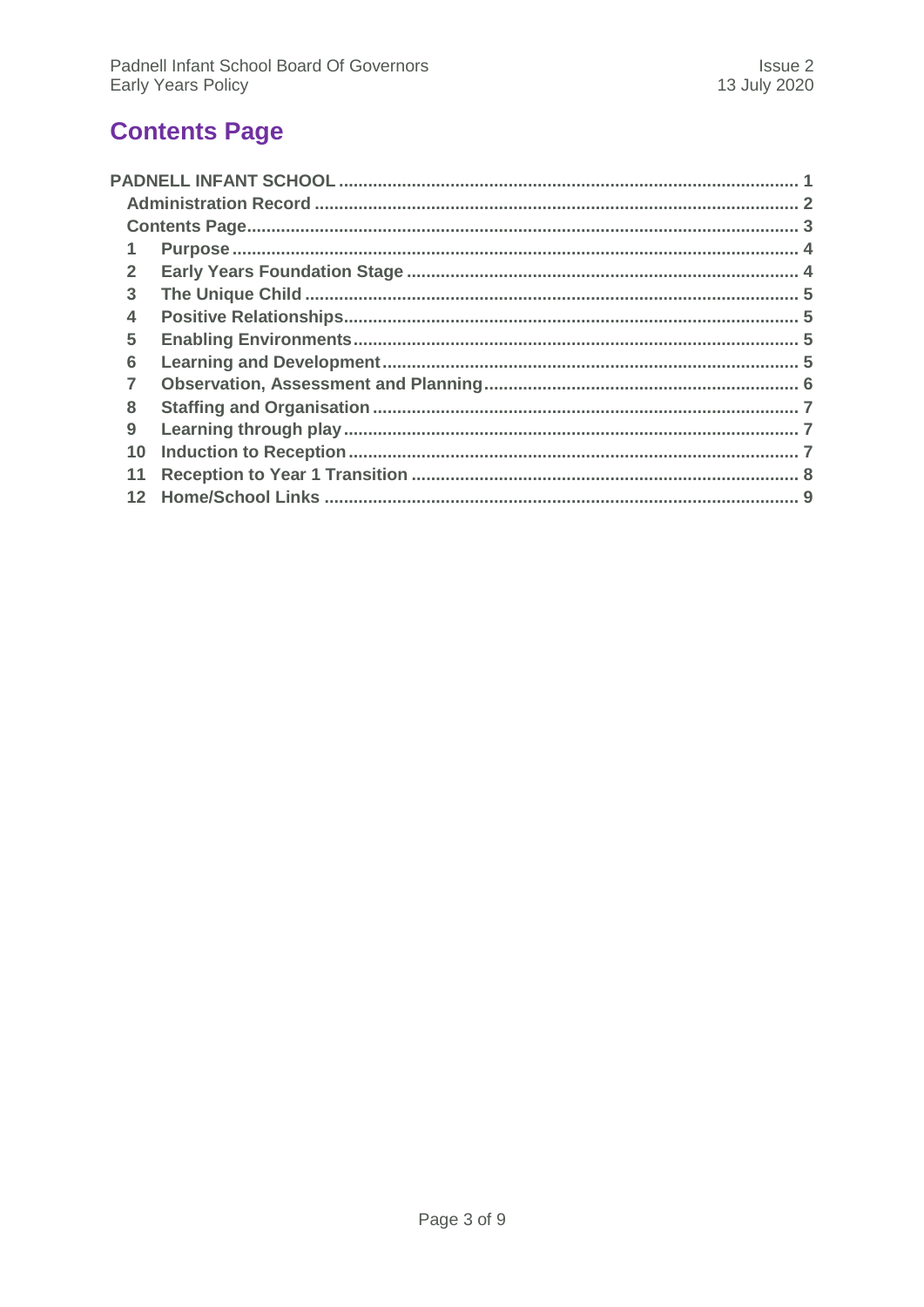#### <span id="page-3-0"></span>**1 Purpose**

- 1.1.1 Early childhood is the foundation on which children build the rest of their lives. At Padnell Infant School, we greatly value the important role that the Early Years Foundation Stage (EYFS) plays in laying secure foundations for future learning and development. It is important to view the EYFS as preparation for life and not simply preparation for the next stage of education.
- 1.1.2 The EYFS is for children from birth to five years of age. The final year of the EYFS is referred to as the reception year. All children begin school with a variety of experiences and learning.
- 1.1.3 It is the privilege of the practitioners working in Foundation Stage to take on the task of building upon that prior learning and experience. Foundation Stage team work effectively together to support children's learning and development.
- 1.1.4 This document outlines the philosophy, aims and principles of early years teaching and learning in the Foundation Stage (Year Reception (R)) at Padnell Infant School. The document underpins practice in all areas of provision.

### <span id="page-3-1"></span>**2 Early Years Foundation Stage**

- 2.1.1 "Every child deserves the best possible start in life and the support that enables them to fulfil their potential. Children develop quickly in the early years and a child's experiences between birth and age five have a major impact on their future life chances. A secure, safe and happy childhood is important in its own right. Good parenting and high quality early learning together provide the foundation children need to make the most of their abilities and talents as they grow up.
- 2.1.2 The EYFS sets the standards that all early years providers must meet to ensure that children learn and develop well and are kept healthy and safe. It promotes teaching and learning to ensure children's 'school readiness' and gives children the broad range of knowledge and skills that provide the right foundation for good future progress through school and life." (Department for Education (DfE), 2012)
- 2.1.3 The EYFS is based upon four principles:
	- The Unique Child;
	- Positive Relationships;
	- Enabling Environments;
	- Learning and Development.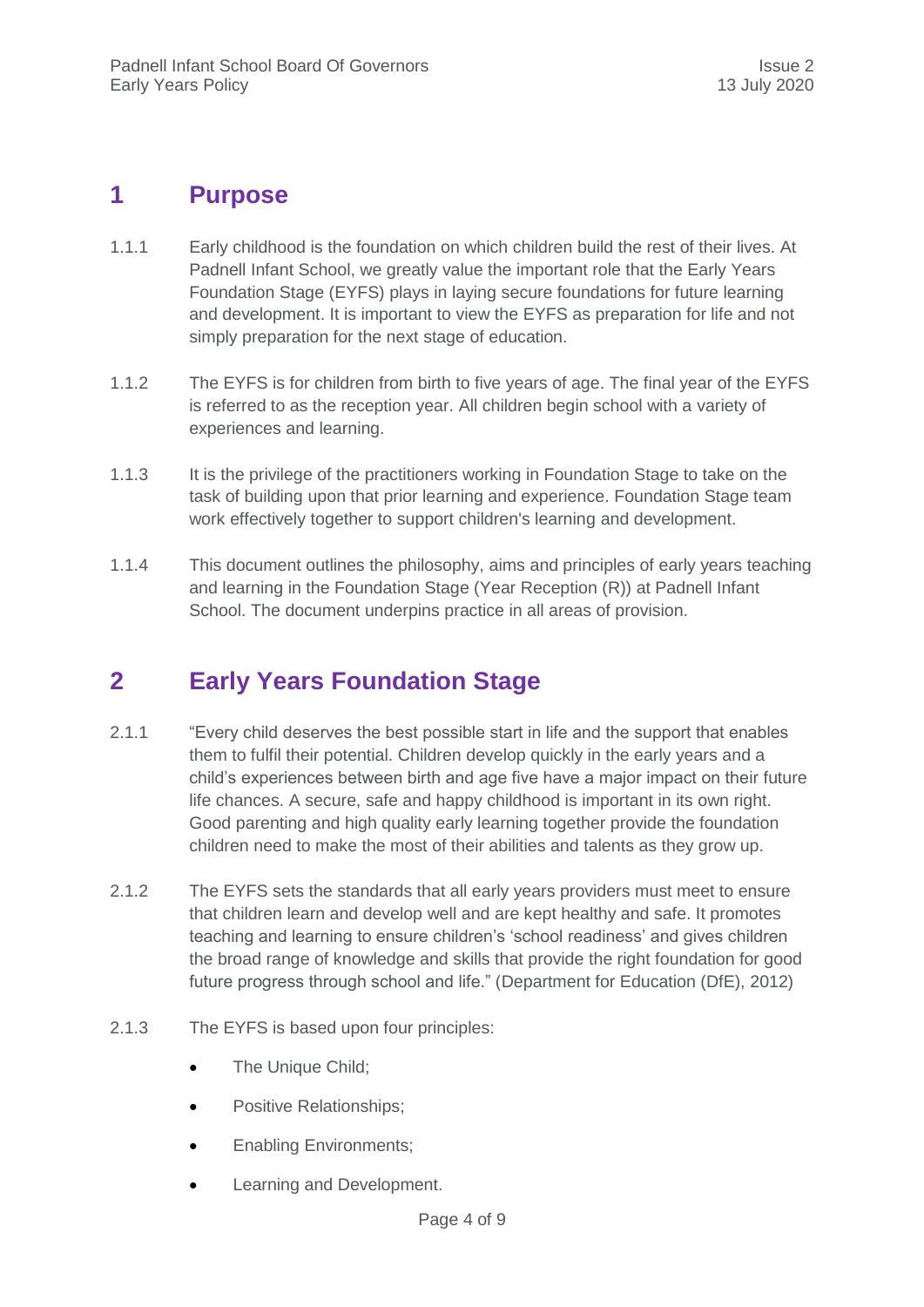### <span id="page-4-0"></span>**3 The Unique Child**

3.1.1 At Padnell Infant School we recognise that every child is a competent learner who can be resilient, capable, confident and self‐assured. We recognise that children develop in individual ways, at varying rates. Children's attitudes and dispositions to learning are influenced by feedback from others; we use praise and encouragement, as well as celebration and rewards, to encourage children to develop a positive attitude to learning.

### <span id="page-4-1"></span>**4 Positive Relationships**

4.1.1 At Padnell Infant School we recognise that children learn to be independent confident leaners from secure relationships with their peers and adults. We aim to develop caring, respectful, professional relationships with the children and their families. Your child will be allocated a keyworker who may or may not be the class teacher and will spend time daily with them to build their confidence.

#### <span id="page-4-2"></span>**5 Enabling Environments**

- 5.1.1 Additionally we believe that the environment plays a key role in supporting and extending the children's development. Through observation we assess the children's interests, stages of development and learning needs, before planning challenging, achievable activities and experiences to extend the children's learning.
- 5.1.2 We also plan and consider the Learning Environment. The Foundation Unit is organised to allow children to explore and learn securely and safely. There are areas where the children can be active, be quiet and rest. The unit is set up in learning areas, where children are able to find and locate equipment and resources independently.

#### <span id="page-4-3"></span>**6 Learning and Development**

- 6.1.1 The early learning goals and the educational programmes are set out in the "Statutory Framework for the Early Years Foundation Stage" document (DFE, 2012).
- 6.1.2 The seven areas of learning and development are: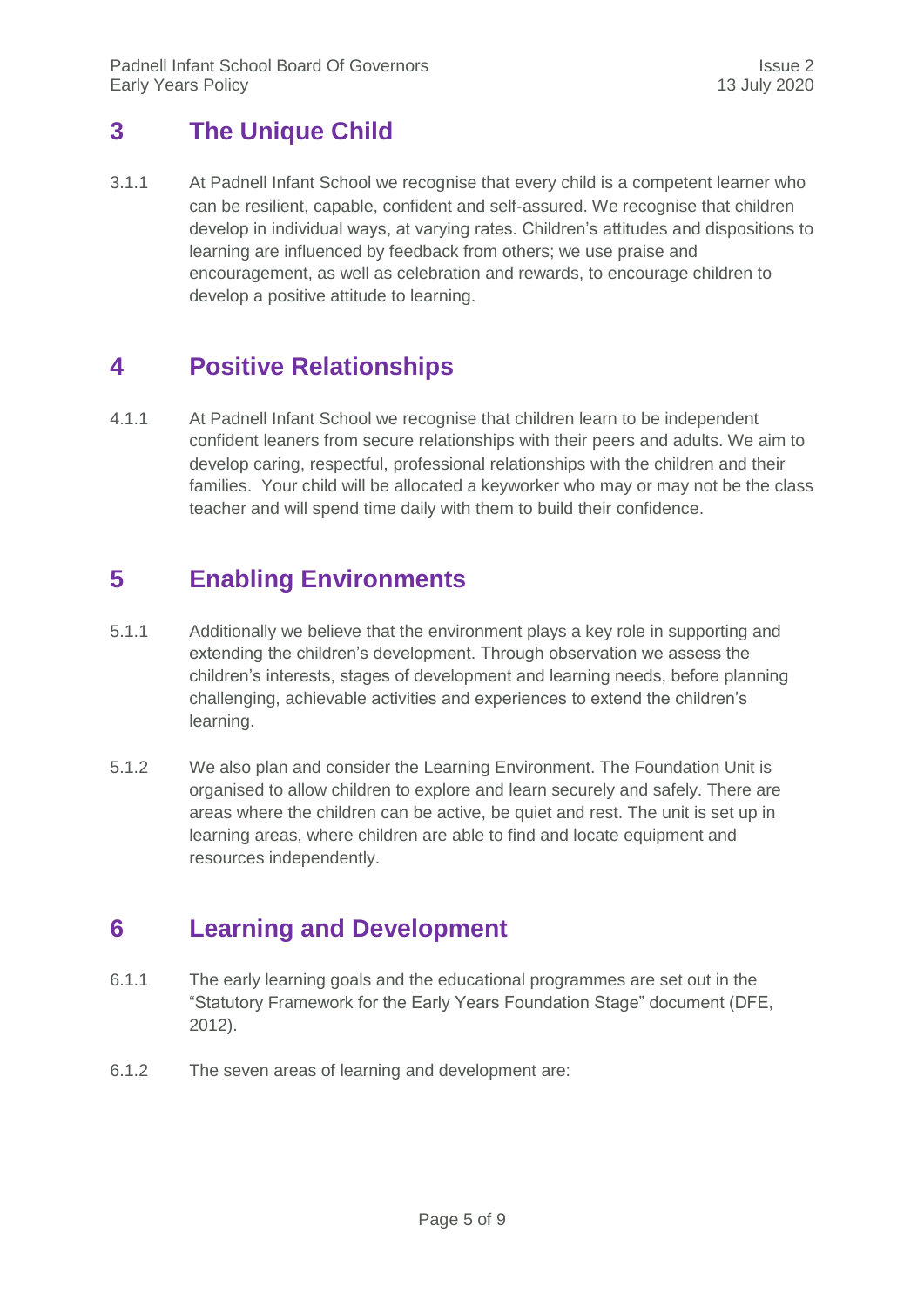#### **Prime:**

- Personal, Social and Emotional Development (PSED);
- Communication and Language (CL);
- Physical Development (PD).

#### **Specific:**

- Mathematics (M);
- Literacy;
- Understanding of the World (UW):
- Express Arts and Design (EAD).
- 6.1.3 At Padnell Infant School we believe that once the children are secure in the Prime areas of learning they will be prepared to access the specific areas.
- 6.1.4 However, all areas are important to ensure the development of the 'whole child'. We aim to deliver all the areas through planned, purposeful play, with a balance of adult-led and child initiated activities. The balance of these activities changes as the year develops and children's concentration skills grow.

## <span id="page-5-0"></span>**7 Observation, Assessment and Planning**

- 7.1.1 Good planning is the key to making children's learning effective, exciting, varied and progressive. Effective learning builds on and extends what children know and can already do. Our planning shows how the principles of the EYFS are put into practice and is always informed by observations we have made of the children, in order to understand and consider their current interests, development and learning needs. All practitioners who work in the Foundation Stage at Padnell Infant School are involved in making observations of the children's new learning.
- 7.1.2 The planning within the EYFS is based around the children's interests and development needs. These plans are used by the EYFS team as a guide for weekly planning; however they may alter these in response to the needs (achievements, next steps and interests) of the children.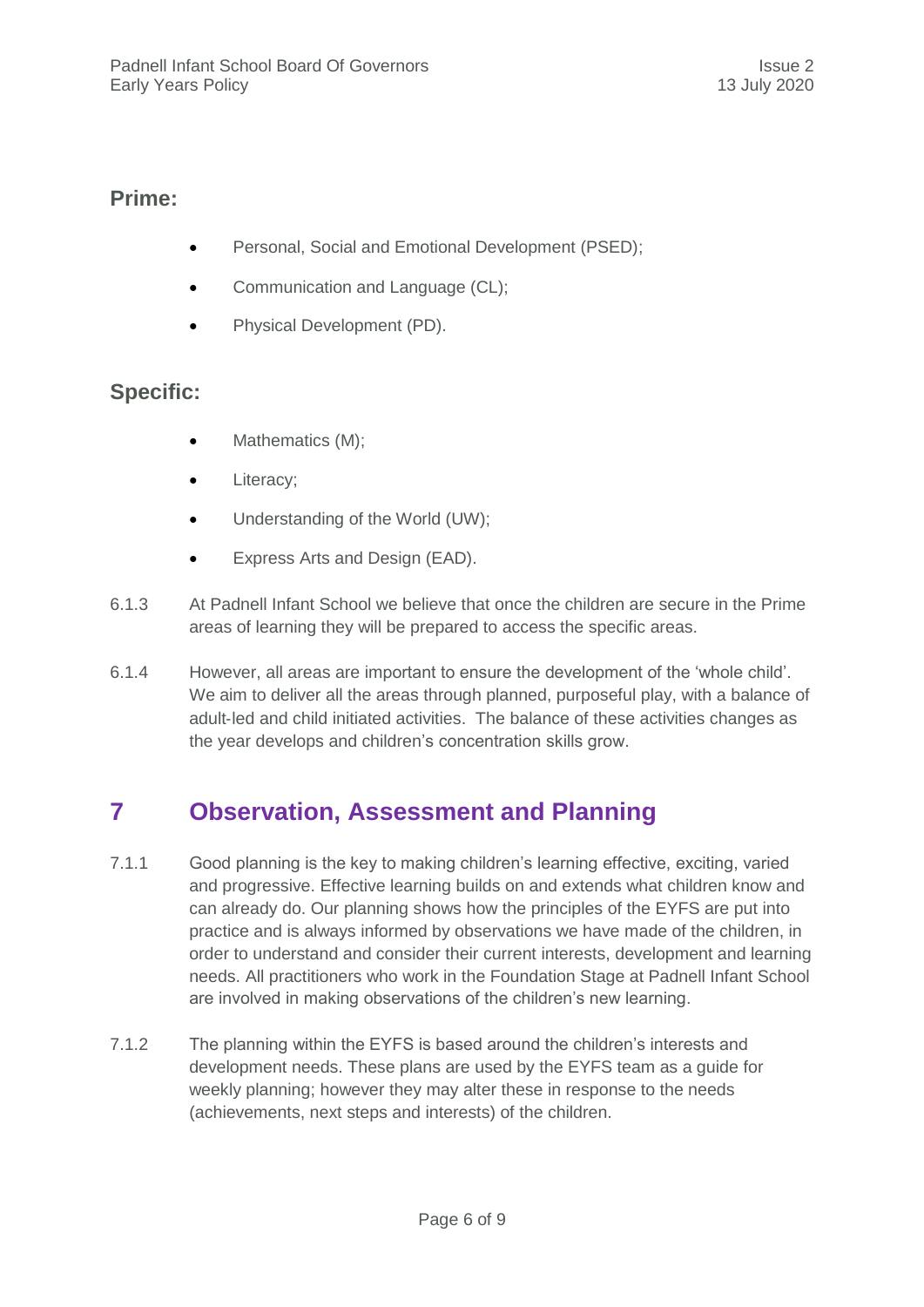- 7.1.3 We make regular assessments of children's learning and we use this information to ensure that future planning reflects identified needs. Assessment in the EYFS takes the form of recorded observations (written or photographed) as well as teacher's professional's judgement.
- 7.1.4 These observations are used to inform the end of Foundation Stage assessment against the Early Learning Goals and the Characteristics of effective learning (DfE, 2014). Within the final term of the EYFS, we provide a written report against the Early Learning Goals to parents. The parents are given the opportunity to meet the Foundation Stage team at various points throughout the year for shared learning events. There are also three opportunities for parents to meet their child's class teachers on more formal occasions.

#### <span id="page-6-0"></span>**8 Staffing and Organisation**

8.1.1 At Padnell Infant School, we have three reception classes that can admit up to 30 children per class. Each classroom has the equivalent of a full time Learning Support Assistant as well as a class teacher providing the statutory 1:15 ratio. The children have a classroom base but can have free-flow during the afternoon sessions to visit the other classrooms when appropriate. All three classrooms have access to outdoor learning throughout each day.

### <span id="page-6-1"></span>**9 Learning through play**

- 9.1.1 "Play is essential for children's development, building their confidence as they learn to explore, to think about problems, and relate to others. Children learn by leading their own play, and by taking part in play which is guided by adults." ("Early Years Foundation Stage", DfE, 2012).
- 9.1.2 At Padnell Infant School we support children's learning through planned play activities, and decide when child‐initiated or adult‐led play activities would provide the most effective learning opportunities. We believe that it is important for adults to support children's learning through play, by getting involved in the play themselves and modelling by example.

### <span id="page-6-2"></span>**10 Induction to Reception**

- 10.1.1 During the summer term, children who will be starting school in September are invited to a range of transition events including stay and plays, picnic lunches, visits to their classroom and park get togethers.
- 10.1.2 Parents/guardians are given a pack which outlines the reception curriculum and school routines, along with other necessary documentation.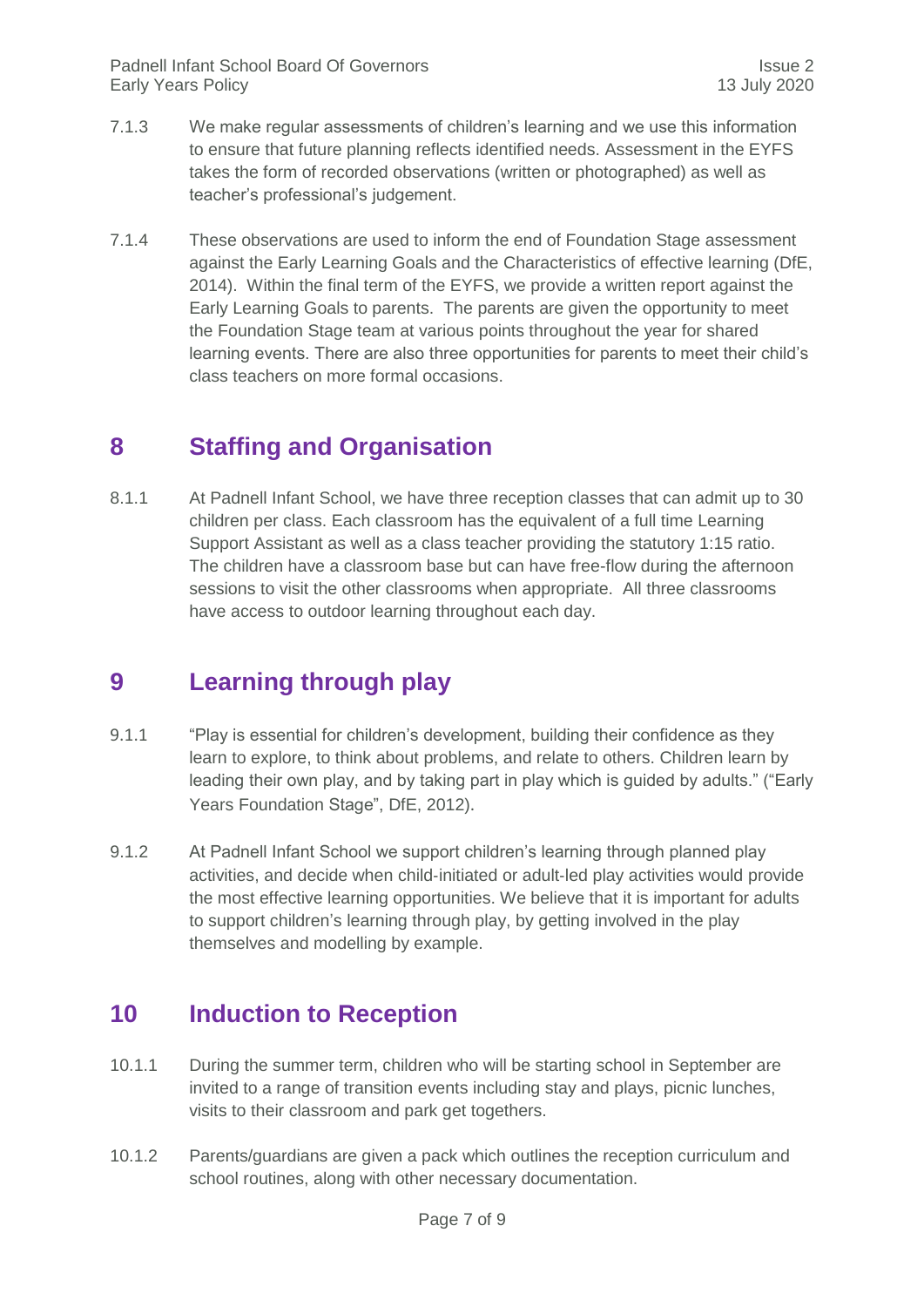- 10.1.3 Transfer records from pre-school settings inform reception practitioners about the new intake. Where possible, visits to other local pre‐school settings are made in order to aid the induction process further. If a visit cannot be made a telephone call will be made. For children with additional needs our SENCO always completes additional meetings involving external agencies and the parents to ensure we can provide for them on arrival.
- 10.1.4 In September, children are also visited in their home setting by two members of reception team. This is followed by a staggered intake usually splitting the children into two groups but this practice is reviewed each year to meet the needs of the cohorts and their families.
- 10.1.5 The aims of this transition are to:
	- Allow the children to adjust and feel secure in their new environment;
	- Allow the practitioners to get to know the children individually and establish good relationships with both children's and parents/carers;
	- Allow the reception teacher to carry out initial assessments.
- 10.1.6 Parent workshops are also held in the first weeks of the children's first term by the Foundation Stage Leader/Subject Leaders to introduce parents/guardians to the school and reception procedures. Through this meeting the school's expectations and routines are communicated as well as ways in which staff can help their child. Regular year group specific newsletters are provided.

#### <span id="page-7-0"></span>**11 Reception to Year 1 Transition**

- 11.1.1 Reception and Year 1 teachers have worked together to make the transition from the EYFS to Key Stage 1 as smooth as possible.
- 11.1.2 At Padnell Infant School:
	- Children are encouraged to develop independence when dressing and undressing and when organising their personal belongings throughout the reception year.
	- Reception practitioners plan longer more structured activities to be undertaken during the summer term; encouraging less dependence on adult support.
	- Reception children meet Year 1 teachers during assemblies and other whole school activities during the reception year.
	- End of Year assessments against the Early Learning Goals and the characteristics of effective learning are shared and discussed.